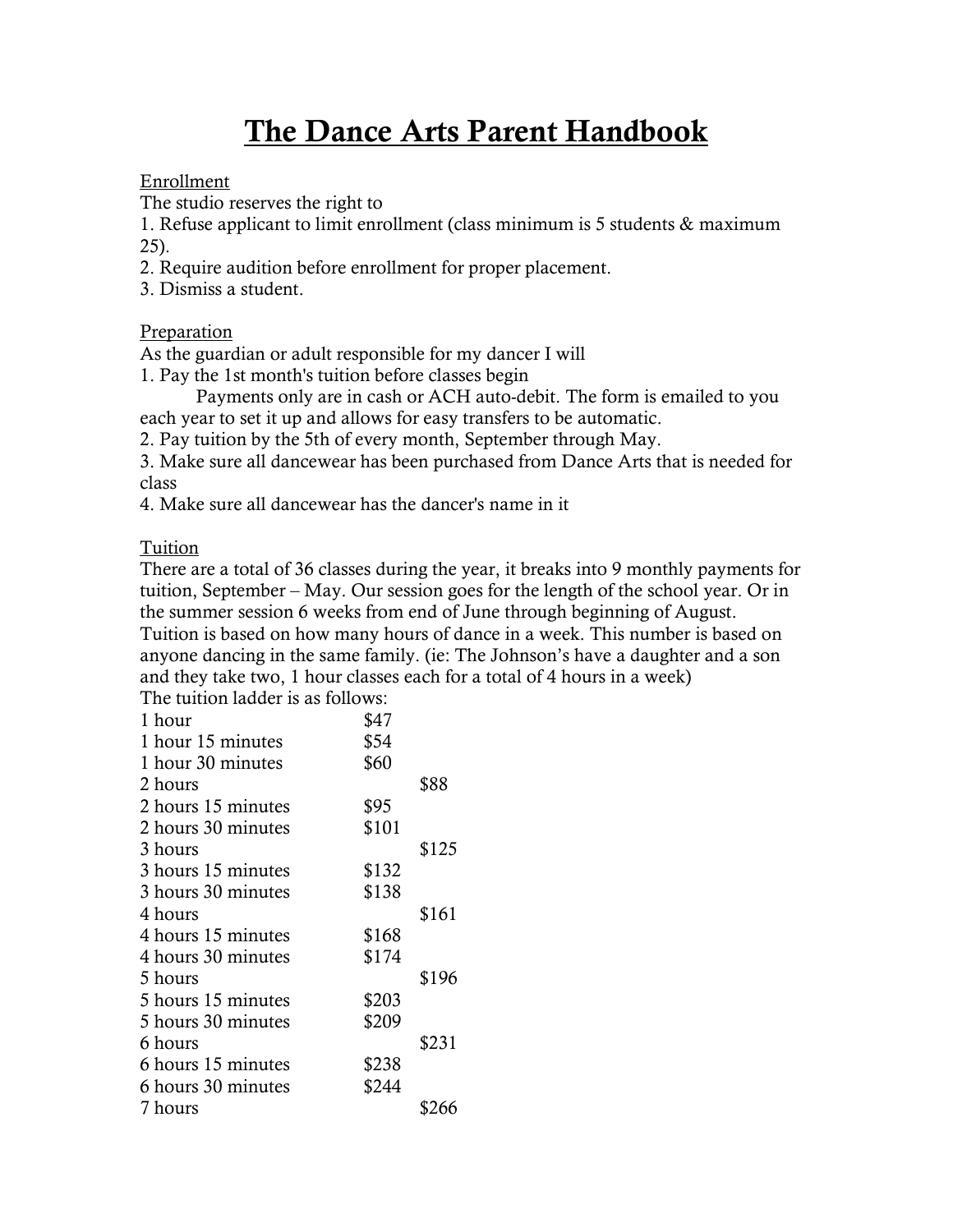| 7 hours 15 minutes | \$273 |
|--------------------|-------|
| 7 hours 30 minutes | \$279 |
| 8 hours            | \$301 |

#### Registration Fee

There is a registration fee of \$15 per family due at registration in September (for the year long classes) and a \$5 registration fee per family due at registration in June (for summer classes/camps).

#### Withdrawl

To change your method of enrollment, the office must be notified by the 1st of the month. Classes under 5 students fall to semi-private tuition.

Class changes after the 1st 6 weeks - \$10.00 charge.

Withdrawals may be made at the end of any month until March 31. No withdrawals after April 1st (due to recital)

#### Liability

I understand that all caution will be taken for the safety of students during classes and programs. I waive any right to claim against Dance Arts staff and teachers and agree to assume liability for any accident, injury, illness or loss of personal items which occurs to my child or myself. I give permission for staff to see proper medical attention if necessary.

#### Photo Privilege

My dancer's photo/video or my photo/video may be used on promotional materials, press media, & possible publication on social media sites (Facebook & Instagram for Dance Arts).

#### Attendance

Attendance must be taken seriously as the dancer can only move forward when present for each class. We do offer make up classes for any missed classes. Classes MUST be made up within 6 weeks of being missed. Please call or email if you are doing a make up class. Make up classes can be anytime except for Visiting Weeks & the last month before recital. Attendance is celebrated each year with certificates and praise is given for perfect attendance.

#### Levels

Our classes start with the title Beginner (ie: Beginning Jazz) then progress to a numbered level for ballet (ie: Ballet II) or an Elementary title for other genres (ie: Elem. Tumbling). The progression continues with the title of Intermediate, sometimes being in subcategories by increasing number (ie: Inter Ballet I then Inter Ballet II etc). The highest level is the Advanced level.

#### Placements & Evaluations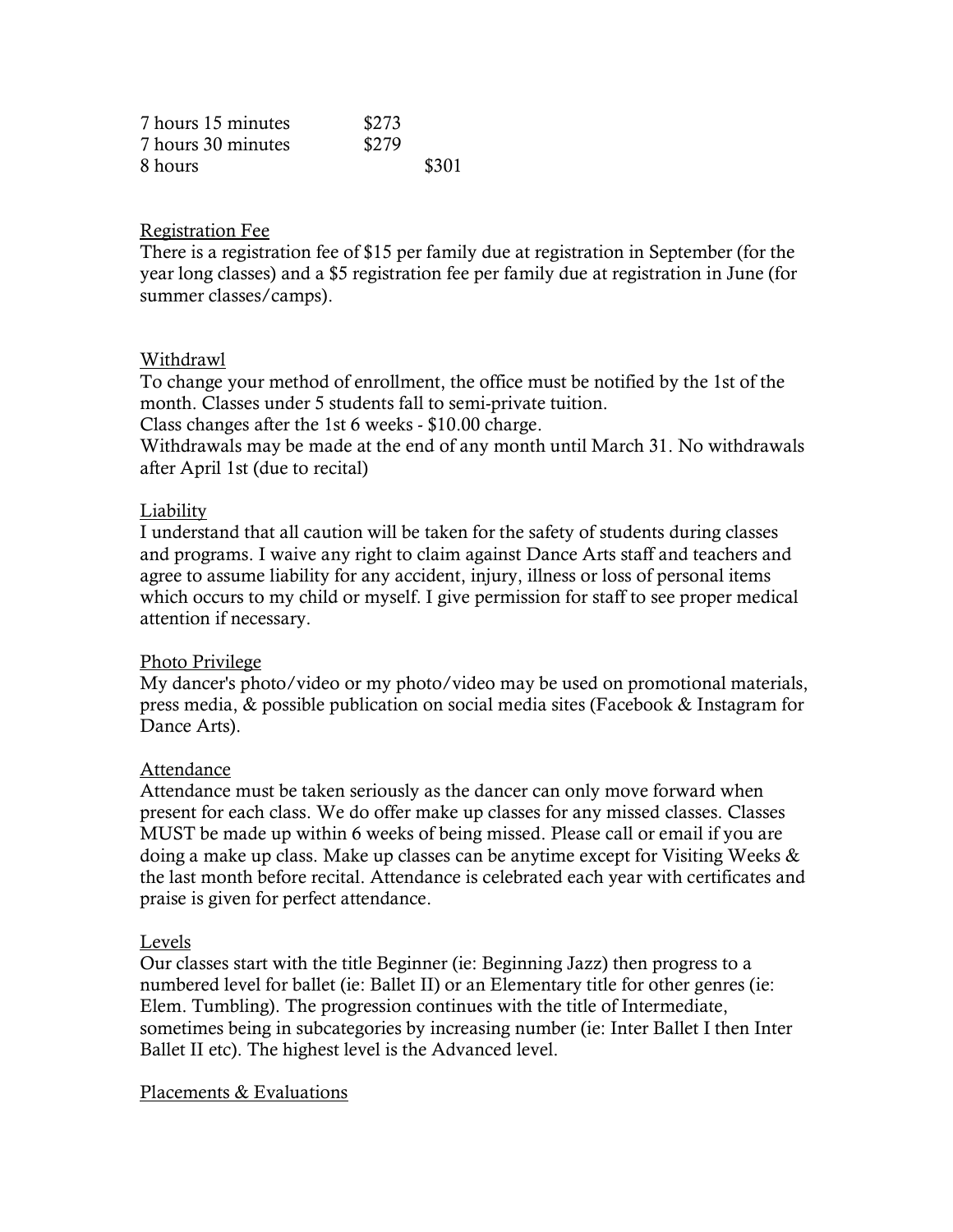A student can be in any level for up to 3 years.

Each year students are evaluated at the end of the year on what they have accomplished in the curriculum and their behavior.

Every year placement forms will be filled out and emailed to you to be able to prepare for the next season.

Placements are where the Dance Arts faculty have evaluated them to be. Recommendations are options to add. We strongly recommend always keeping ballet & adding to it the other genres.

Dancewear

For your convenience, all equipment may be ordered & purchased at the studio at a reasonable cost.

We want to match at performing time! :-)

All Pre-Dance, Beginning, Elementary, and Intermediate students of ballet

are required to wear short sleeved or tank, scooped neck leotard (see color chart below) Pink tights and Pink ballet slippers.

| Tiny Tots, Pre-Dance, and BeginningRoyal Blue |  |
|-----------------------------------------------|--|
|                                               |  |
|                                               |  |
|                                               |  |
|                                               |  |



Legwarmers, wrap sweaters, elastics, and knee pads for jazz or hip hop are optional equipment and may be used, but not abused!

Skirts are only allowed on visiting weeks or in pointe classes.

T-Shirts are not acceptable dancewear. Socks for dance class (in the place of shoes) are prohibited on our floors.

NO crop tops are allowed.

All required clothing will be their costume base for Informal Arts Concerts & Mini-Recitals. ALL required clothing is available at registration.

\*\*We prefer everyone purchase their dancewear with us so that we can assure it matches each person for their uniform for classes & performances.

Jazz ---

Black leotard and black shorts Tan jazz shoes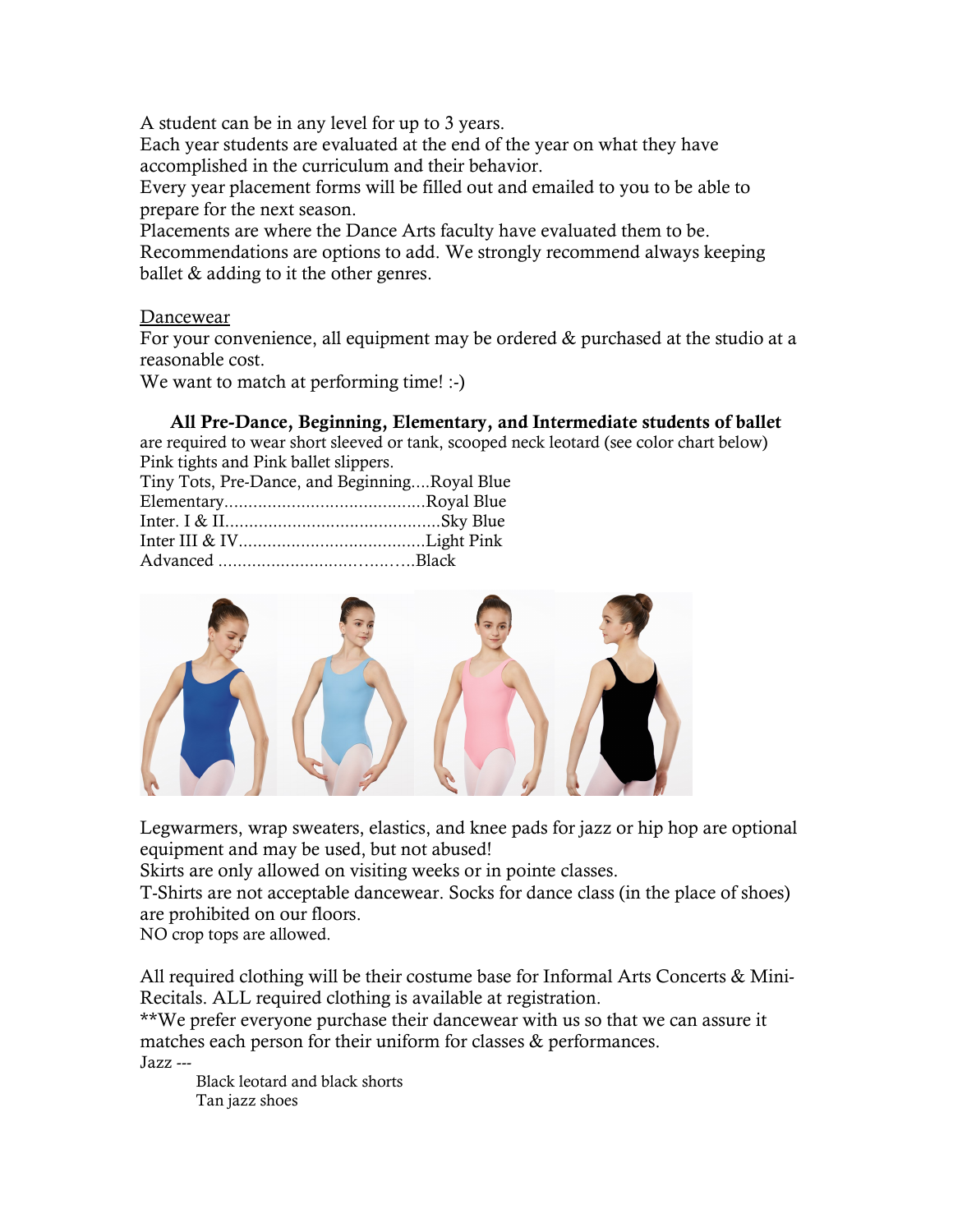Tap---

Black leotard and black shorts Black tap shoes Tumbling--- Black Unibike OR black leotard and black shorts

Contemporary---

Black leotard and black shorts Tan 1/2 Soles

Hip Hop---

Tight fitting tank top (any solid color) Black pants Black hip hop shoes

All other classes may wear any color leotard, but should check with their instructor for tights, pants & shoes.

Male Students - Navy shorts, White T-Shirts, White Socks, and Black Shoes...or appropriate dancewear.

## All Students MUST have Hair pulled neatly and securely off the face!

Buns are preferred but braids or ponytails are acceptable. If you have short hair please use a headband or pins and get your hair off your neck as much as possible.

## Performing

We love to perform at Dance Arts and we have numerous opportunities to hone those performance skills.

Informal Arts Concerts- We have in-house concerts called Informal Arts Concerts twice a year. This is where the students are afforded the chance to practice performing in front of an small audience.

Recitals are for everyone! Everyone participates in as the culmination of a completed year. We have two styles of recitals– a Mini Recital (the odd ending years ie 2023) and then we have Production Recital (the even ending years ie 2022). Our goal is always to allow the children a chance to perform and shine on stage showing off the skills they have learned that year. The difference is our Mini Recitals are in our studio theatre and costuming is minimal. Production Recitals are done at Lakeshore Community Auditorium and are complete with the glitz and glam as costumes are purchased and kept by you. This is where the kids all come together to tell a unified story (ie: Beauty and the Beast, Coppelia, etc)

Studio Dance Theatre is our pre-professional company open by audition to any area dancer, 10 years of age and older, that has had at least three years of formal dance training. SDT is strictly for dancers whom are very interested in the art form, and wish to devote more time into learning how to perform.

SDT does a full length show each year (Spring or Nutcracker in Winter). This group requires an audition and rehearsals are on the weekends.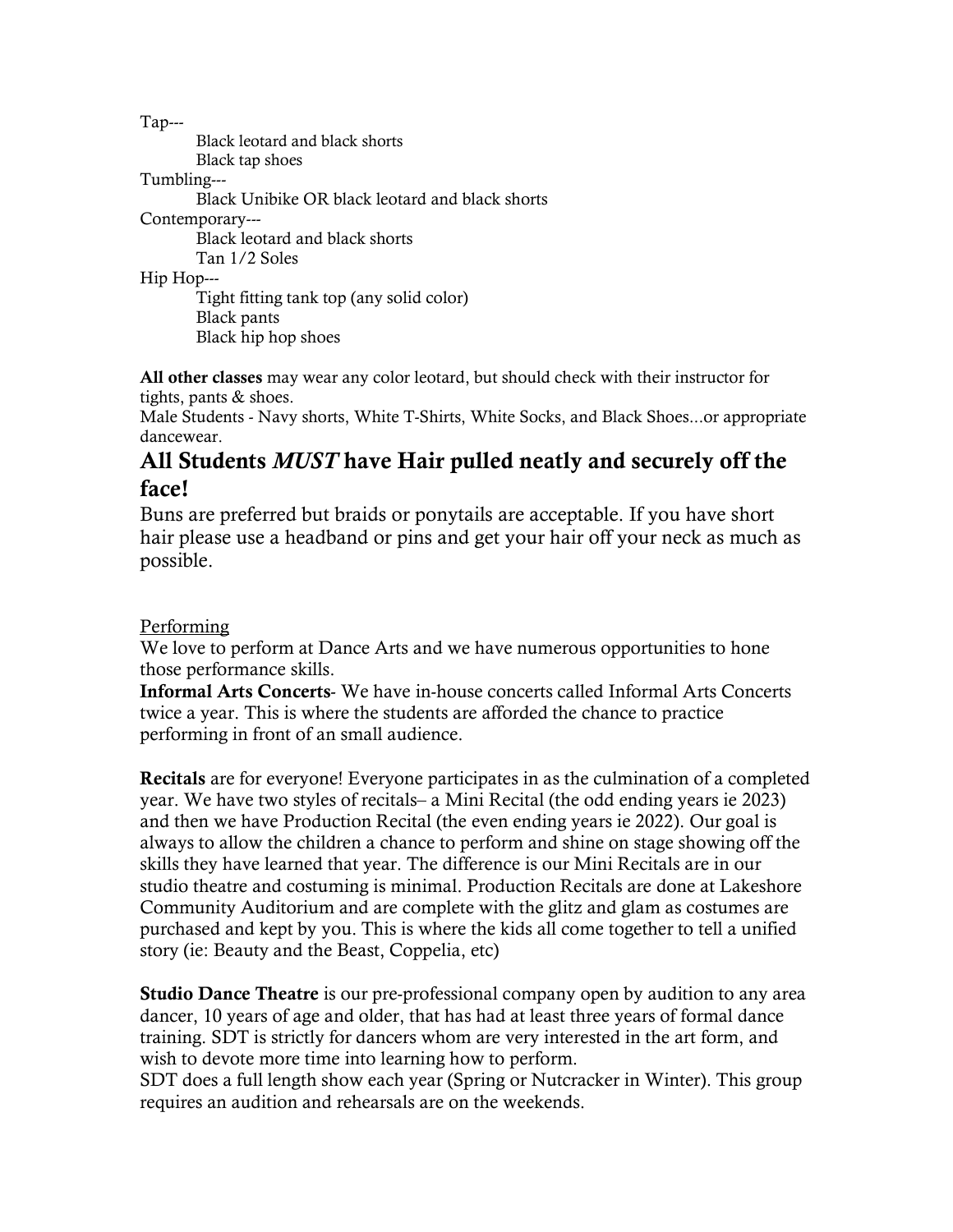The non profit company was founded by Rhonda Rabbers in 1975 with a three-fold purpose:

- 1) To better educate young dancers in the performing arts.
- 2) To provide the community with a dance company.
- 3) To donate monies to a local charity.

Dance Arts Performing CORE is our performance team that performs locally and competes regionally. DAPC (then City Kids) was started in 1999 and is committed to creating artists who will perform and entertain. Our goal is to create a dancer who is captivating on stage, who is technically proficient, and radiates joy of movement. We are a performance team. During the year DAPC produces a full length show and attends competitions.

Imagine Worship is our performing group, that was established in 2010, that dances locally for nursing homes and churches while sharing the love of Jesus with others through movement.

#### Footnotes

Our monthly newsletter, Footnotes, have all the upcoming information happeing at Dance Arts. It also may include community events as well. Please make sure you read the footnotes once your student has brought them home. Footnotes are also accessible online on our website www.dancearts-sdt.com.

## Visiting Week

Every 6 weeks we have open observation of each class on a rotating schedule based on their classroom (Studio A, Studio B, Studio C). These Visiting Weeks are spelled out in the monthly Footnote newsletter and should be attended by the guardian or parent of each dancer.

#### Dance Camps & Workshops

Throughout the year we love to bring in guest teachers for our Movement Master Class series. These weekend workshops offer our dancers the chance to learn from other teachers besides our incredible staff. These are extra opportunities to grow and be inspired. We truly believe in the importance of being molded by lots of different teachers.

In the Summer we offer Dance Camps and Mini Camps of all kinds. These camps range from 1 day events to 5 day events. Our Summer camp and class information is available in April for registration. Summer classes and camps are a great way to try new styles of dance, hone in on skills without the stress of school, dress up and have a blast!

## Conventions

Conventions or weekend workshops are out of town, typically in Chicago or Grand Rapids. These are open to any dancer meeting the requirements for each convention (age and ability). These opportunities will be made known to you via our Footnotes